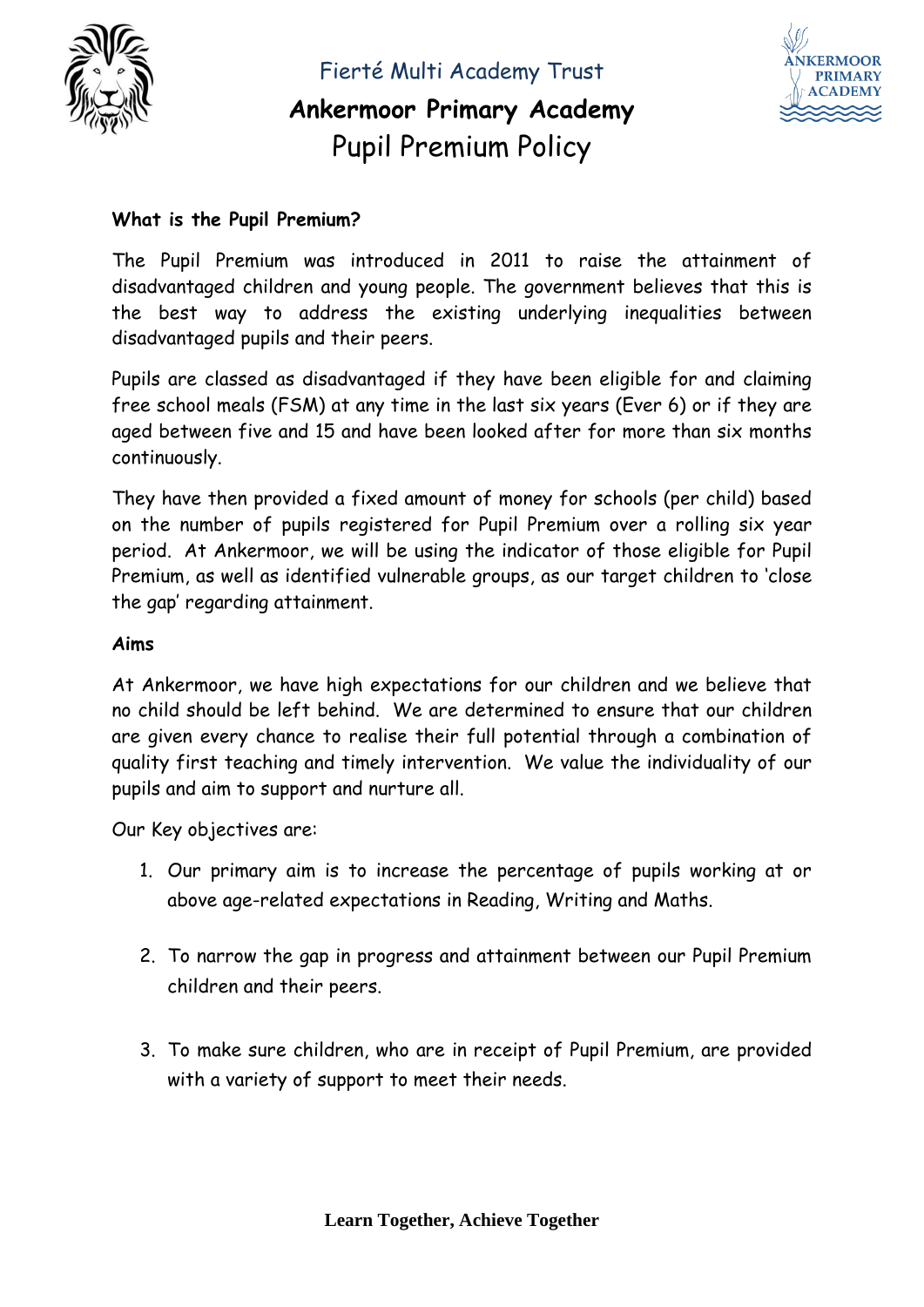

Fierté Multi Academy Trust

# **Ankermoor Primary Academy** Pupil Premium Policy



### **What can the funding be used for?**

The funding can be used for a wide variety of purposes including additional support for your child within the classroom, help towards the cost of school uniform or even extra-curricular activities.

Do you think your child would qualify for Pupil Premium?

If you think that you may be eligible for Pupil Premium or would like to discuss any aspect of this funding, please contact the office using this [e-mail address:](mailto:e-mail%20address) office@ankermoor.org

### **Context**

Common barriers for Pupil Premium children can be:

- Less support at home
- Weak language and communication skills
- Lack of confidence
- More frequent behaviour difficulties
- Attendance and punctuality issues
- There may also be complex family situations that prevent children from flourishing

The challenges are varied and there is no "one size fits all".

### **Key Principles**

By following the principles below, we believe we can maximise the impact of our Pupil Premium spending:

## *Building Belief*

We will provide a culture where:

- We believe in ALL children
- Staff support children and offer support to them and their parents

#### **Learn Together, Achieve Together**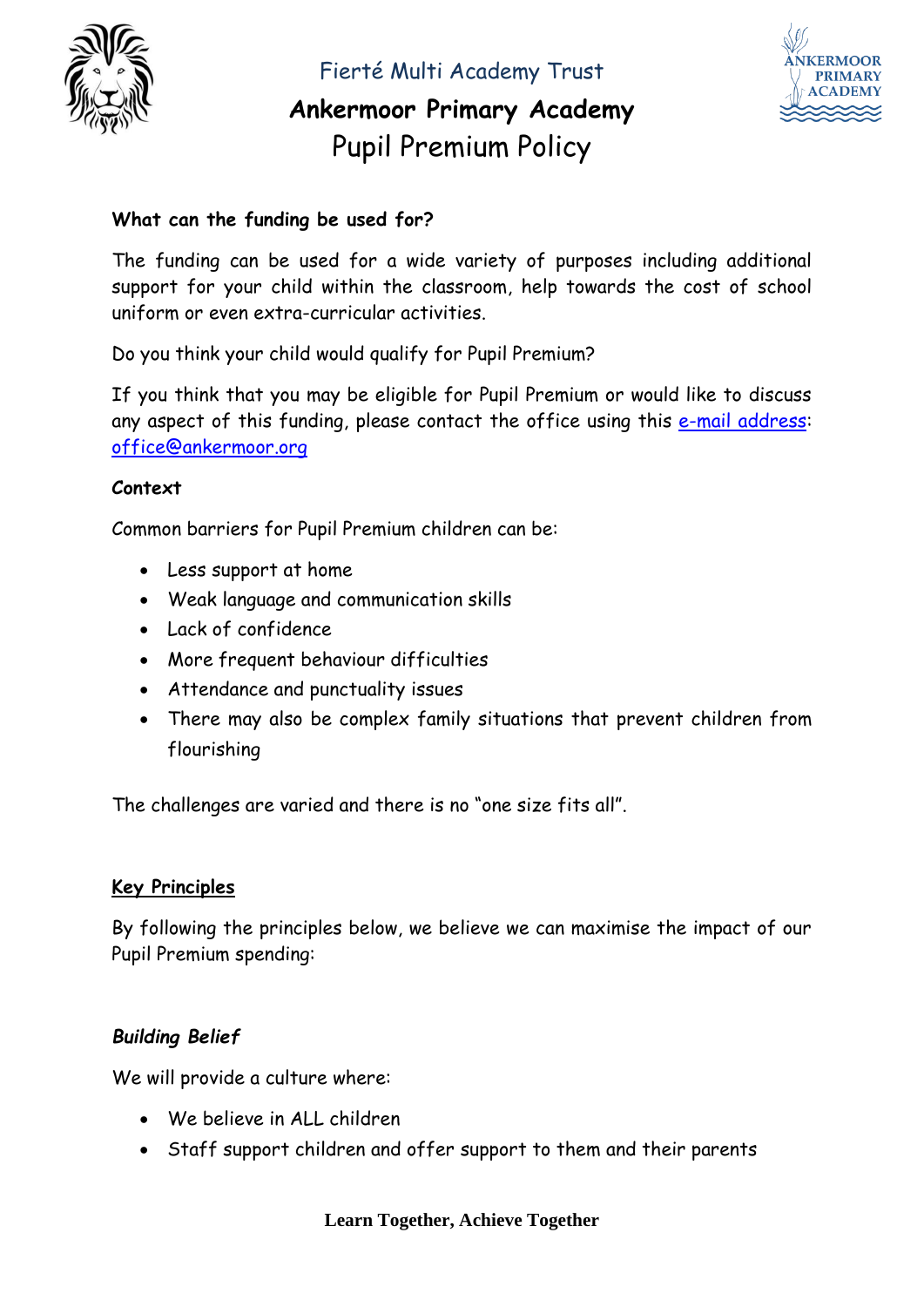

Fierté Multi Academy Trust

# **Ankermoor Primary Academy** Pupil Premium Policy



• Children overcome barriers because the right provision is in place

## *Improving Quality 1st Teaching*

We will continue to ensure that all children across the school receive good teaching, with increasing percentages of outstanding teaching achieved. Our senior management team and curriculum leaders will:

- Set high expectations
- Address issues and strengthen teaching profiles
- Ensure consistent implementation of 'non-negotiables' marking and feedback, behaviour policy
- Share good practice within the school and draw on expertise
- Provide relevant CPD where required
- Improve assessment through joint levelling and moderation
- Links with other Trust schools

### *Analysis of data*

We ensure that:

- All staff are involved in the analysis of data and are aware of the strengths and weaknesses across the school
- The needs of each year group are identified and individual children's needs are considered

### *Identification of Pupils*

We ensure that:

- ALL teaching staff are involved with analysing data and identifying pupils
- ALL staff are aware of who the Pupil Premium and disadvantaged children are
- ALL Pupil Premium children benefit from the funding not just those under-performers
- Underachievement at all levels is targeted not just under performers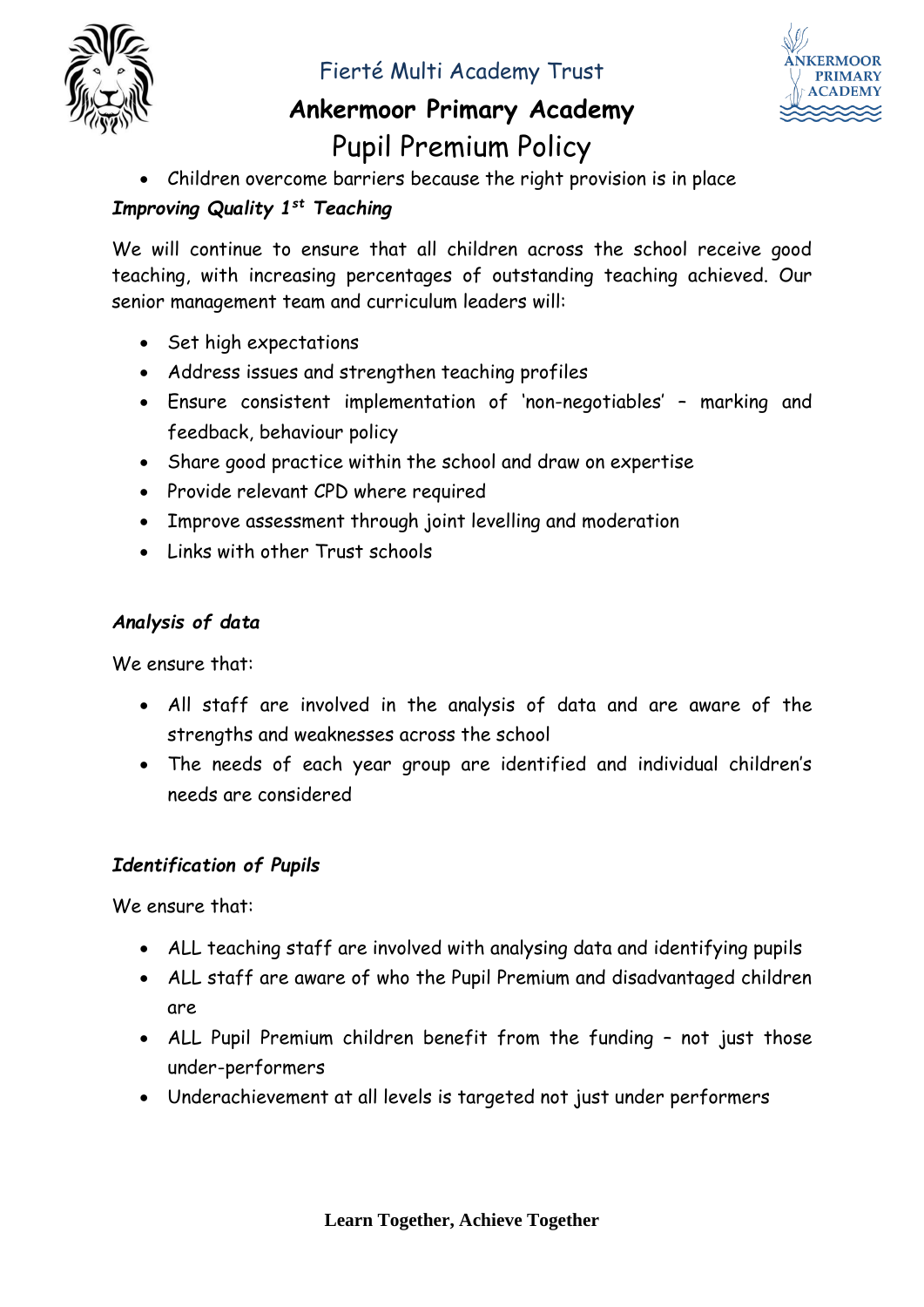

# **Ankermoor Primary Academy** Pupil Premium Policy



• Children's individual needs are considered carefully so that the correct areas are targeted

### *Individualising support*

Intervention is a natural part of daily school life and there is no stigma attached to being in an intervention. In our school, everyone needs something to realise their full potential.

We will ensure that the additional support we provide is effective by:

- Looking at the individual needs of each child and identifying barriers to learning
- Ensuring additional support staff and teachers communicate regularly
- Using well trained staff to facilitate high quality interventions
- Matching support staff to the correct year and the correct needs of individuals
- Developing home-school links and providing support for parents so that they can be involved in helping their child
- Considering a 'keep up not catch up' ethos to build strengths and confidence in the children

## **Monitoring and Evaluation**

We will ensure that:

- Children are mapped across the year so that interventions are clearly structured according to the data needs
- A wide range of data is sourced and used to monitor the progress of the children. This is through: achievement data, pupils' work, observations, learning walks, case studies and pupil voice
- Evidence data is collected at 4 assessment points so that impact can be measured
- Staff attend and contribute to pupil progress meetings at each assessment point and the identification of children is reviewed
- Regular feedback is given to the children and parents through data reports and parents evenings